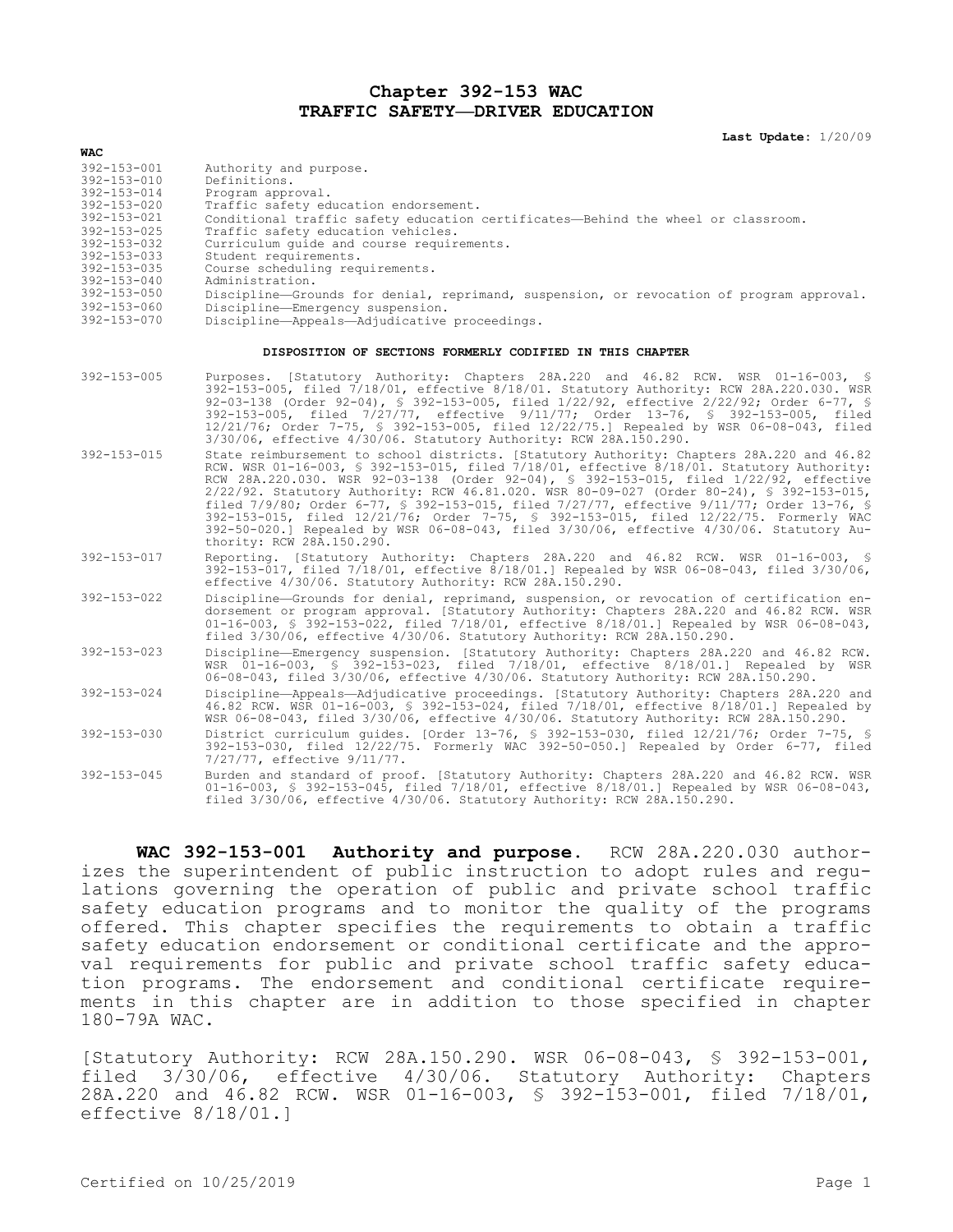**WAC 392-153-010 Definitions.** (1) A "traffic safety education course" consists of two phases: Classroom instruction and laboratory experience. Laboratory experience is primarily characterized by student on-street driving, but includes simulator and multiple car driving range experience.

(2) A "satisfactory driving record" means an official record from the Washington state department of licensing and/or the corresponding licensing jurisdiction of the teacher's state of residence for the previous five-year period showing all departmental actions and:

(a) Not more than one moving traffic violation within the preceding twelve months or more than two moving traffic violations in the preceding twenty-four months;

(b) No alcohol related traffic violation, conviction or infraction, including any deferred prosecution program resulting from such violation;

(c) No driver's license suspension, cancellation, revocation or denial.

(3) "School district" includes, for the purpose of this chapter, education service districts and private schools approved under chapter 180-90 WAC.

(4) A "completion certificate" is a document provided by the superintendent of public instruction that indicates successful completion of an approved school district traffic safety program and is used to verify such completion to the department of licensing.

(5) "Course work" means credits and/or a combination of credits and professional development approved by the superintendent of public instruction as traffic safety professional development.

(6) "Curriculum guide" means a locally written curriculum, available to and used by each teacher in the traffic safety education program.

(7) "Clock hour" of course work or instruction is defined as not less than sixty minutes of student instruction time.

(8) "Sequenced and integrated" means that the classroom treatment of driving concepts generally precedes the laboratory practice of those concepts and that classroom instruction and laboratory experience are concurrently scheduled.

[Statutory Authority: RCW 28A.150.290. WSR 06-08-043, § 392-153-010, filed 3/30/06, effective 4/30/06. Statutory Authority: Chapters 28A.220 and 46.82 RCW. WSR 01-16-003, § 392-153-010, filed 7/18/01, effective 8/18/01. Statutory Authority: 1990 c 33. WSR 90-16-002 (Order 18), § 392-153-010, filed 7/19/90, effective 8/19/90. Statutory Authority: RCW 46.81.020. WSR 80-09-027 (Order 80-24), § 392-153-010, filed 7/9/80; Order 6-77, § 392-153-010, filed 7/27/77, effective 9/11/77; Order 13-76, § 392-153-010, filed 12/21/76; Order 7-75, § 392-153-010, filed 12/22/75. Formerly WAC 392-50-010.]

**WAC 392-153-014 Program approval.** School districts are required to apply annually to the superintendent of public instruction for approval of their traffic safety education program. Only approved programs are entitled to provide completion certificates to students. In order for a traffic safety education program to be approved, the school district must:

(1) Provide the name and contact information of the program administrator;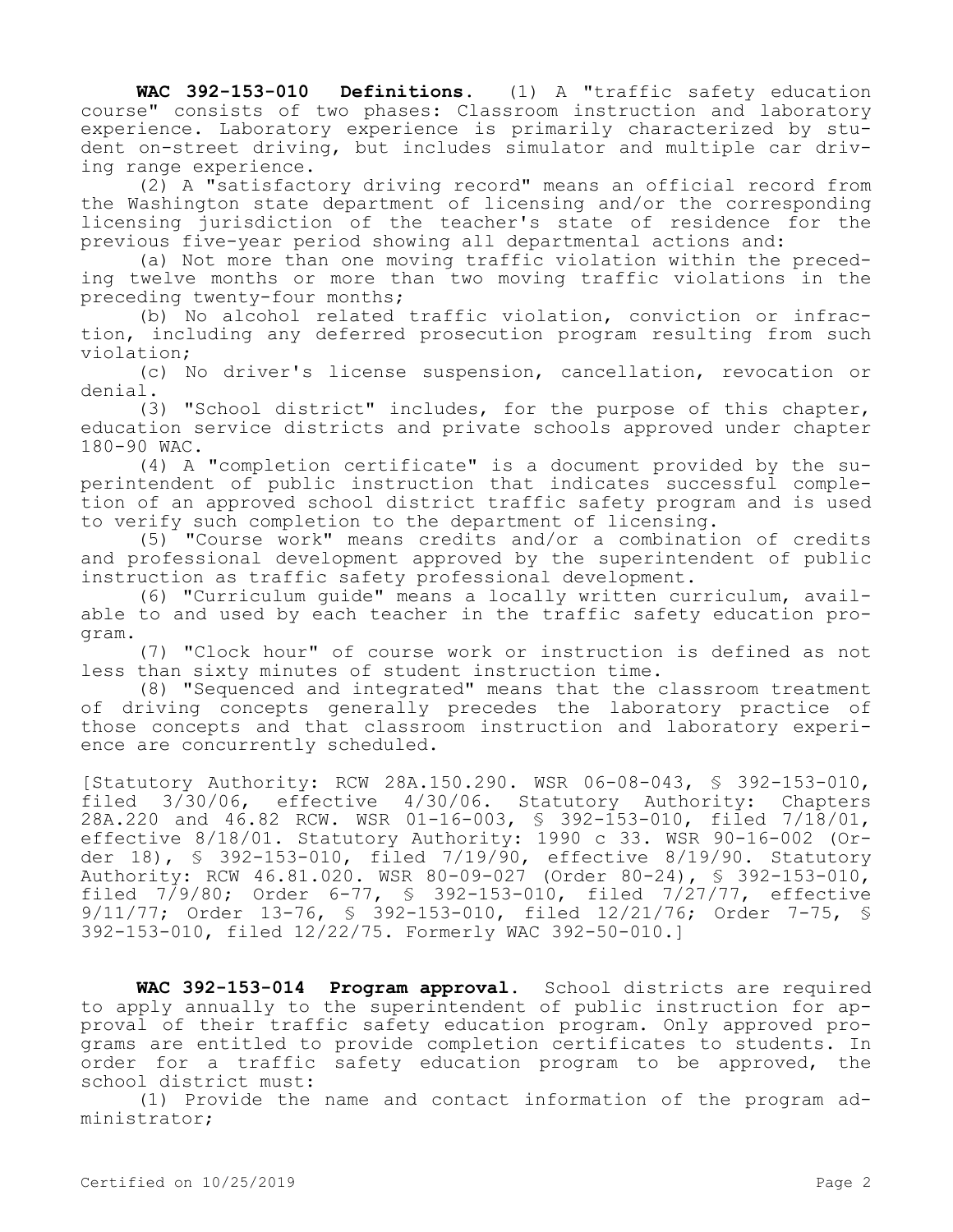(2) Provide the names of all traffic safety education instructors; and

(3) Provide verification of compliance with the provisions of this chapter.

[Statutory Authority: RCW 28A.150.290. WSR 06-08-043, § 392-153-014, filed 3/30/06, effective 4/30/06. Statutory Authority: Chapters 28A.220 and 46.82 RCW. WSR 01-16-003, § 392-153-014, filed 7/18/01, effective 8/18/01. Statutory Authority: RCW 28A.220.030. WSR 92-03-138 (Order 92-04), § 392-153-014, filed 1/22/92, effective 2/22/92.]

**WAC 392-153-020 Traffic safety education endorsement.** (1) If you are a teacher certificated under provisions of chapter 28A.410 RCW, you can qualify for a traffic safety endorsement or letter of authorization issued by the superintendent of public instruction to teach the classroom or laboratory phases if you meet the following requirements:

(a) Possess a valid Washington state driver's license (or a valid license issued by another state provided you are a legal resident of that state).

(b) Provide a current satisfactory driving record to the employing school district on an annual basis.

(c) Complete twelve quarter hours (or eight semester hours) of approved course work.

(d) Provide verification to the office of the superintendent of public instruction that the employing school district has determined that you comply with all of the requirements set forth in this chapter.

(2) If you were endorsed by the superintendent of public instruction to teach traffic safety education in the state of Washington prior to May 27, 1969, and you possess a conditional certificate but do not hold a valid teaching certificate under chapter 28A.410 RCW, you can continue to be qualified to teach both classroom and laboratory phase provided you continue to meet all conditional certificate requirements.

(3) The course work requirement to maintain a traffic safety education endorsement or letter of approval is forty clock hours every five years.

[Statutory Authority: RCW 28A.150.290. WSR 06-08-043, § 392-153-020, filed 3/30/06, effective 4/30/06. Statutory Authority: Chapters 28A.220 and 46.82 RCW. WSR 01-16-003, § 392-153-020, filed 7/18/01, effective 8/18/01. Statutory Authority: RCW 46.20.100(2), 28A.220.020 (2), (3), (4), and 28A.220.030(1). WSR 96-24-044 (Order 96-18), § 392-153-020, filed 11/27/96, effective 12/28/96. Statutory Authority: 1990 c 33. WSR 90-16-002 (Order 18), § 392-153-020, filed 7/19/90, effective 8/19/90. Statutory Authority: RCW 46.81.020. WSR 80-09-027 (Order 80-24), § 392-153-020, filed 7/9/80; Order 5-77, § 392-153-020, filed 7/27/77, effective 9/11/77; Order 13-76, § 392-153-020, filed 12/21/76; Order 7-75, § 392-153-020, filed 12/22/75. Formerly WAC 392-50-030.]

**WAC 392-153-021 Conditional traffic safety education certificates—Behind the wheel or classroom.** (1) You may be issued a behind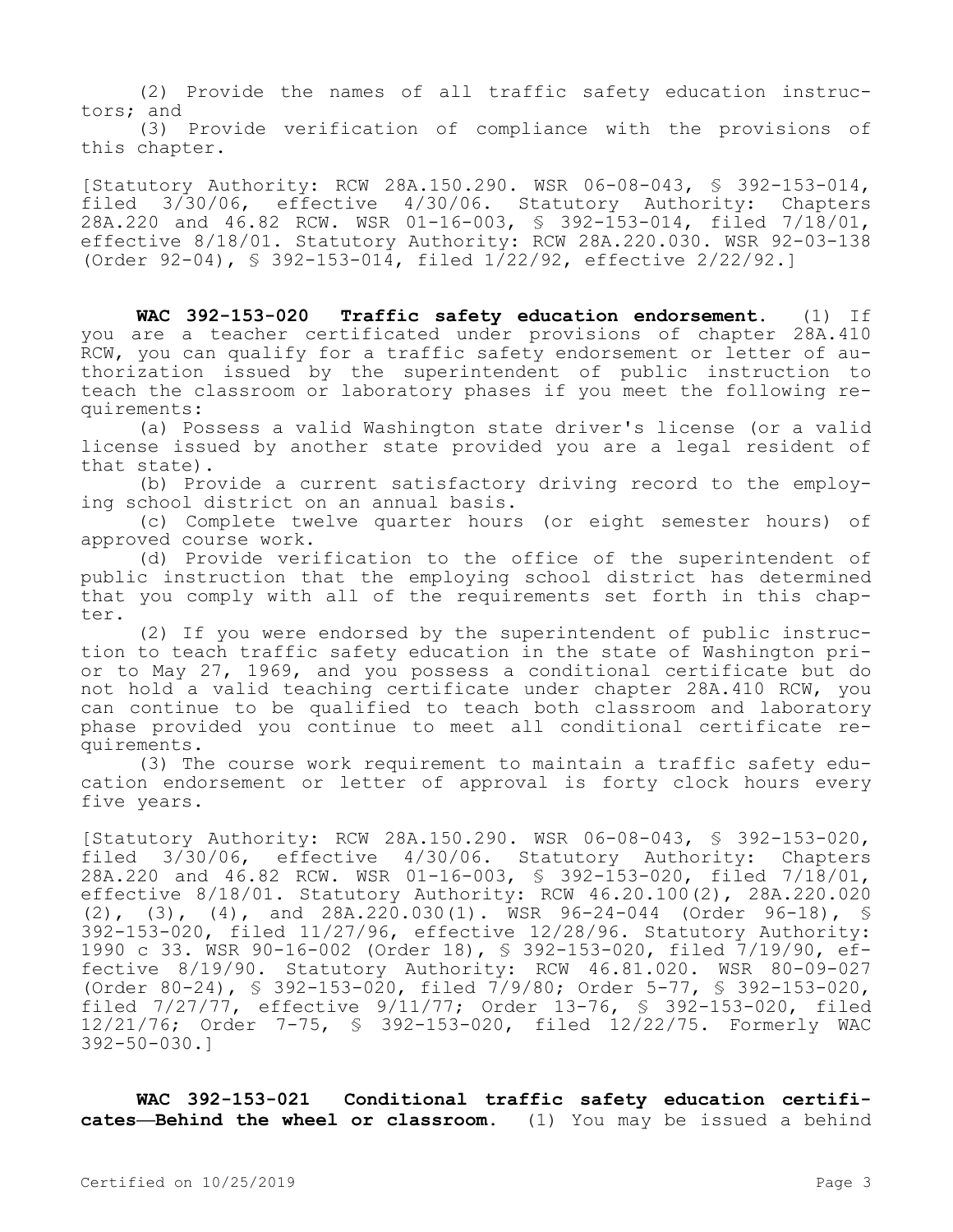the wheel conditional certificate by the superintendent of public instruction to teach the laboratory phase, provided you meet the following requirements:

(a) Complete a behind the wheel conditional certificate course, consisting of at least sixty clock hours of instruction, approved by the superintendent of public instruction that includes supervised practice in instructing and demonstration of instructional competencies within two years prior to application. You must also pass practical and knowledge examinations administered by an agent approved by the office of the superintendent of public instruction.

(b) Possess a valid Washington state driver's license (or a valid license from another state provided you are a resident of that state).

(c) Hold a high school diploma or its equivalent.

(d) Have at least five years of licensed driving experience.

(e) Provide a current satisfactory driving record to the employing school district on an annual basis.

(f) Provide verification to the office of the superintendent of public instruction that the employing school district has determined that you comply with all of the requirements set forth in this chapter.

(g) To teach using a simulator or on a multiple car driving range, you must provide evidence of having completed an additional thirty hours of course work which includes supervised practice in instructing using the designated method.

(2) You may be issued a classroom conditional certificate by the superintendent of public instruction to teach the classroom phase, provided you meet the following requirements:

(a) Possess a valid Washington state driver's license (or a valid license from another state provided you are a resident of that state).

(b) Provide a current satisfactory driving record to the employing school district on an annual basis.

(c) Complete at least one thousand hours of behind the wheel teaching experience within the last five years.

(d) Complete an eighty clock hour classroom instructor training course approved by the superintendent of public instruction.

(e) Provide verification to the office of the superintendent of public instruction that the employing school district has determined that you comply with all of the requirements set forth in this chapter.

(3) A behind the wheel or classroom conditional certificate is valid for two years or less. The superintendent of public instruction may reissue the conditional certificate if you provide verification that you continue to meet all requirements of this chapter, including having completed sixty hours of course work within the previous two years. However, for the purpose of reissue, the employing school district superintendent (or designee) may approve up to forty-eight of the sixty hours, including approving credit for professional development courses or traffic safety education related projects.

(4) Conditional certificates are subject to suspension and revocation under the provisions of 180-79A WAC.

[Statutory Authority: Chapter 28A.220 RCW and RCW 46.20.100. WSR 09-03-086, § 392-153-021, filed 1/20/09, effective 2/20/09. Statutory Authority: RCW 28A.150.290. WSR 06-08-043, § 392-153-021, filed 3/30/06, effective 4/30/06. Statutory Authority: Chapters 28A.220 and 46.82 RCW. WSR 01-16-003, § 392-153-021, filed 7/18/01, effective 8/18/01.]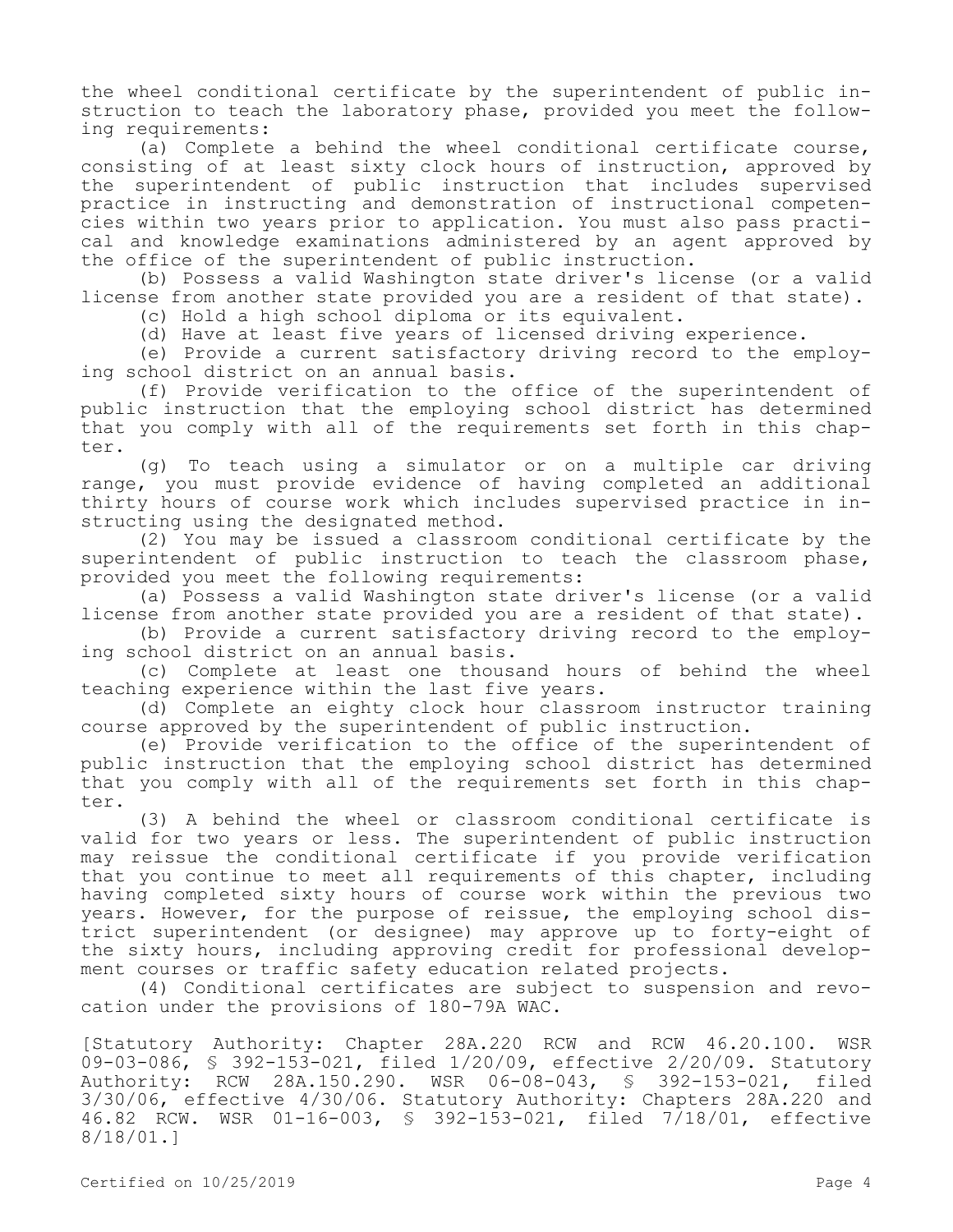**WAC 392-153-025 Traffic safety education vehicles.** Every vehicle used in on-street traffic safety education instruction shall:

(1) Be equipped with a dual control brake, rear view mirror for the instructor, and seat belts for each occupant.

(2) Have a sign clearly readable from the rear at one hundred feet designating the vehicle is driven by a student driver.

(3) Be used exclusively for traffic safety education purposes while the course is in session, if the vehicle is on loan from an automobile dealer.

(4) Pass a safety inspection according to the requirements of WAC 392-143-070.

[Statutory Authority: RCW 28A.150.290. WSR 06-08-043, § 392-153-025, filed 3/30/06, effective 4/30/06. Statutory Authority: Chapters 28A.220 and 46.82 RCW. WSR 01-16-003, § 392-153-025, filed 7/18/01, effective 8/18/01. Statutory Authority: RCW 46.20.100(2), 28A.220.020 (2), (3), (4), and 28A.220.030(1). WSR 96-24-044 (Order 96-18), § 392-153-025, filed 11/27/96, effective 12/28/96; Order 13-76, § 392-153-025, filed 12/21/76; Order 7-75, § 392-153-025, filed 12/22/75. Formerly WAC 392-50-040.]

**WAC 392-153-032 Curriculum guide and course requirements.** (1) Each school district curriculum guide shall include:

(a) The minimum concepts to be taught, which are: Introduction to highway transportation system; preparing and controlling the vehicle; maneuvering in limited space; signs, signals, and pavement markings; vehicle characteristics; human functions used in driving; roadway variations; intersections, which shall include highway-rail grade crossings; management of time and space; lane changes; passing; nonmotorized traffic; internal factors affecting driving performance, which shall include emotional and behavior issues; physical factors affecting driving performance, which shall include seatbelt usage and its benefits; alcohol and drugs; vehicle maintenance; planning for travel; limited visibility; reduced traction; special driving conditions; vehicle malfunctioning; avoiding and minimizing impact; post-crash responsibilities; legal responsibilities; highway transportation system improvement; fuel conservation; and motorcycle awareness; and driving safely among bicyclists and pedestrians using materials approved by the director of the department of licensing.

(b) The methods of instruction used by the teacher in presenting the material.

(c) The student performance objectives and evaluation criteria.

(d) The activities that will enable a student to accomplish the objectives (while allowing for individual differences) and the required level of competency for each objective.

(e) Information on the fifty hours of adult guided practice and the driving restrictions required by the intermediate driver license.

(f) A flow chart that indicates how the classroom and laboratory lessons are sequenced and integrated.

(g) Classroom and laboratory lesson plans, including driving routes for laboratory experience.

(2) Each traffic safety education course shall include comprehensive written and driving exams.

[Statutory Authority: Chapter 28A.220 RCW and RCW 46.20.100. WSR 09-03-086, § 392-153-032, filed 1/20/09, effective 2/20/09. Statutory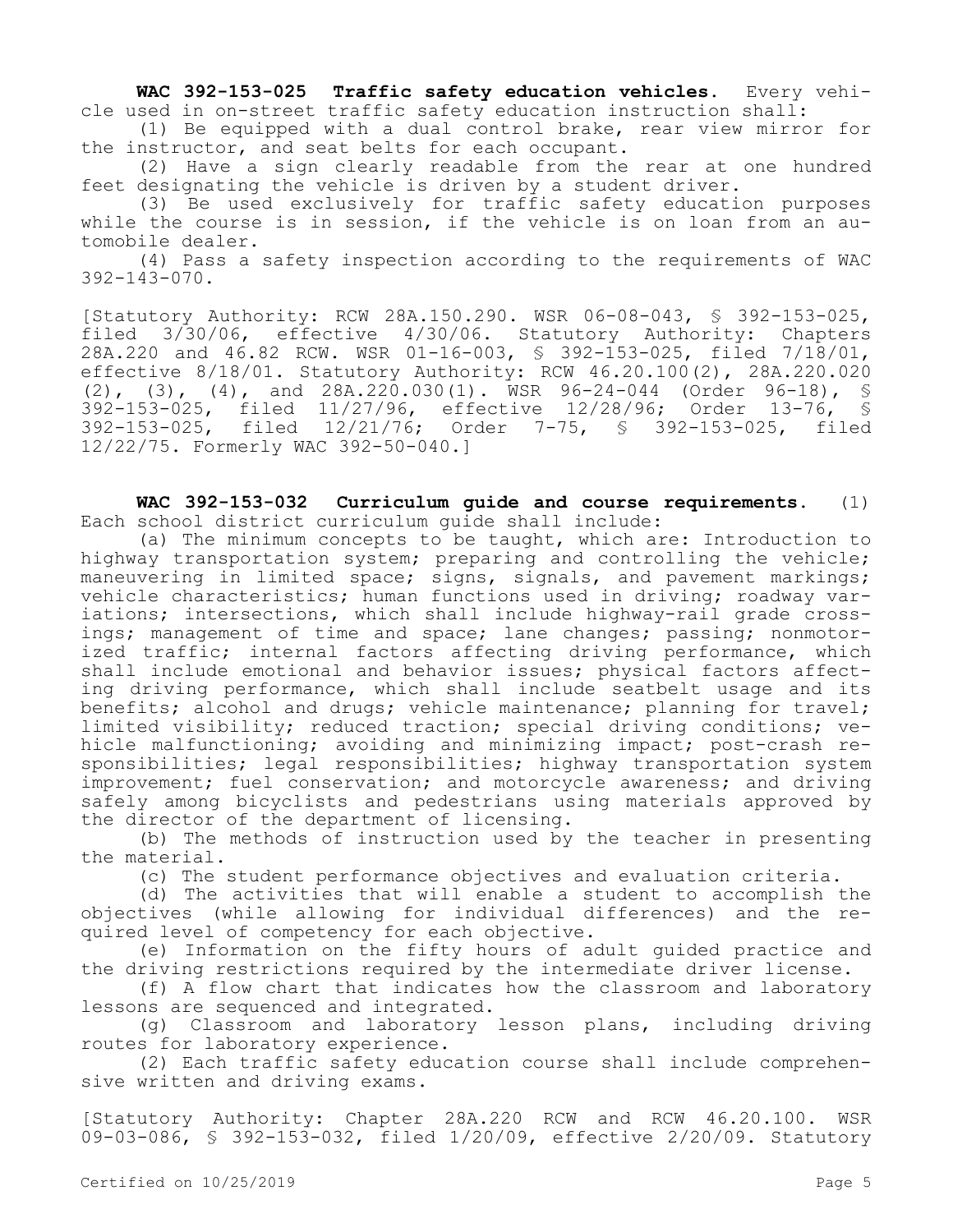Authority: RCW 28A.150.290. WSR 06-08-043, § 392-153-032, filed 3/30/06, effective 4/30/06. Statutory Authority: Chapters 28A.220 and 46.82 RCW. WSR 01-16-003, § 392-153-032, filed 7/18/01, effective 8/18/01. Statutory Authority: RCW 46.20.100(2), 28A.220.020 (2), (3), (4), and 28A.220.030(1). WSR 96-24-044 (Order 96-18), § 392-153-032, filed 11/27/96, effective 12/28/96. Statutory Authority: RCW 28A.220.030. WSR 92-20-061 (Order 92-10), § 392-153-032, filed<br>10/2/92, effective 11/2/92; WSR 92-03-138 (Order 92-04), §  $11/2/92$ ; WSR 92-03-138 392-153-032, filed 1/22/92, effective 2/22/92. Statutory Authority: RCW 46.81.020. WSR 80-09-027 (Order 80-24), § 392-153-032, filed 7/9/80; Order 6-77, § 392-153-032, filed 7/27/77, effective 9/11/77.]

**WAC 392-153-033 Student requirements.** A student enrolled in a traffic safety education course must have a valid driver instruction permit issued before or within seven days after the start date of classroom instruction. A student shall meet the objectives and competencies listed in the curriculum guide prior to being issued a completion certificate.

[Statutory Authority: RCW 28A.150.290. WSR 06-08-043, § 392-153-033, filed 3/30/06, effective 4/30/06.]

**WAC 392-153-035 Course scheduling requirements.** (1) Any portion of a traffic safety education course may be taught after regular school hours or on Saturdays, as well as on regular school days or as a summer school course.

(2) Students shall not have more than two hours of classroom and one hour laboratory instruction in any twenty-four hour period. Where simulation and/or off-street multiple car driving ranges are utilized, up to one additional hour per day is allowed.

(3) The minimum course of instruction is thirty hours of classroom instruction, six hours of driving experience and four hours of driving observation time. Break time shall not be included in clock hours. Four hours of simulation instruction may be substituted for up to one hour driving experience. Two hours of multiple car off-street driving range time may be substituted for up to one hour of driving experience.

[Statutory Authority: Chapter 28A.220 RCW and RCW 46.20.100. WSR 07-09-051, § 392-153-035, filed 4/12/07, effective 9/1/07. Statutory Authority: RCW 28A.150.290. WSR 06-08-043, § 392-153-035, filed 3/30/06, effective 4/30/06. Statutory Authority: Chapters 28A.220 and 46.82 RCW. WSR 01-16-003, § 392-153-035, filed 7/18/01, effective 8/18/01. Statutory Authority: RCW 46.81.020. WSR 80-09-027 (Order 80-24), § 392-153-035, filed 7/9/80; Order 13-76, § 392-153-035, filed 12/21/76; Order 7-75, § 392-153-035, filed 12/22/75. Formerly WAC 392-50-060.]

**WAC 392-153-040 Administration.** Each school district offering an approved traffic safety education program shall:

(1) Appoint a person to be responsible for ensuring the program's continuing compliance with the requirements of this chapter.